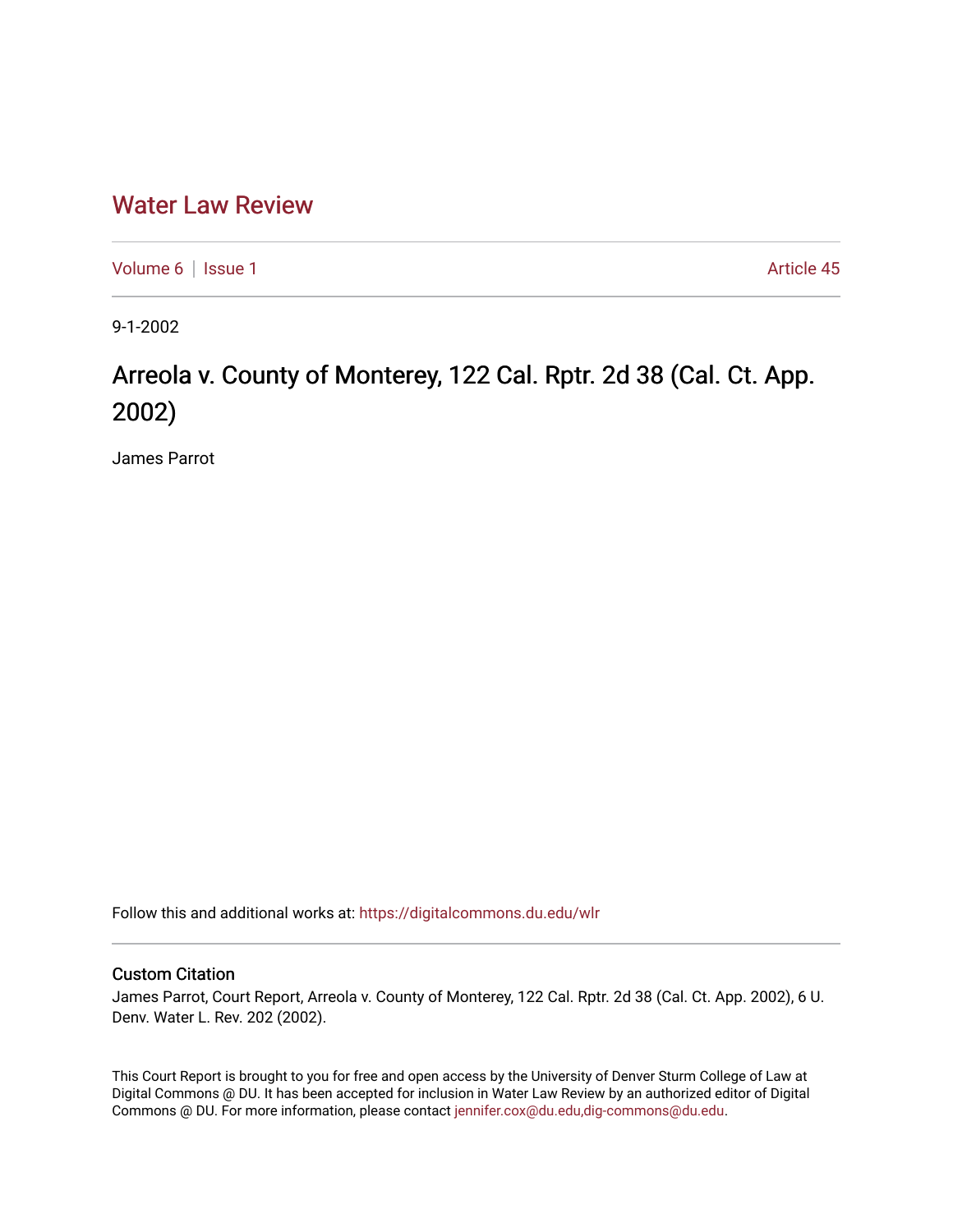bringing the regulations within the definition of a rule. ADEM's procedures constituted a rule because they implemented the state's antidegradation policy, proscribed Alabama's pollution policy, and described the application procedure and requirements for discharge permits. Second, ADEM's procedures did not fit within an exception to the definition of a rule because they were not specifically required by statute, by existing rule, or by federal policy.

While the FAP imposes minimum requirements, or maximum pollution levels, it does not specifically mandate what pollution levels Alabama allows. It merely states that if Alabama allows pollution, the allowable levels must not exceed those stated in the federal requirements; Alabama must decide and promulgate allowable levels and must establish criteria for discharge permits.

The Environmental Protection Agency ("EPA") likewise did not require Alabama adopt specific procedures, forms, or economic analyses. The EPA only required ADEM to adopt implementation procedures within federal parameters.

Since the court found ADEM's procedures to be rules within the meaning of the AAPA and the AEMA, ADEM violated the rulemaking provisions of the AAPA and the AEMA. Thus, the court reversed summary judgment in favor of ADEM and remanded for further proceedings.

*Rachel M. Sobrero*

## **CALIFORNIA**

**Arreola v. County of Monterey, 122 Cal. Rptr. 2d 38 (Cal. Ct. App.** 2002) (allowing recovery when flood control project failed due to counties' deliberate act of non-maintenance and state's deliberate obstruction of floodplain).

James Arreola and approximately 300 property owners (Arreola") sued in inverse condemnation and tort when the Pajaro River broke through its levee during a storm, causing massive property damage. Arreola brought his claim against the County of Santa Cruz, Santa Cruz County Flood Control and Water Conservation District, the County of Monterey, the Monterey County Water Resources Agency ("counties") and the State of California.

Both the counties and the state appealed from a trial court ruling in favor of Arreola. The counties appealed on whether: (1) the trial court properly analyzed the reasonableness of the counties' actions; (2) inadequate maintenance of a public project can support an inverse condemnation claim; (3) the trial court erred in defining "design capacity" of a flood control project; (4) there was sufficient evidence to support the findings of liability; and (5) the trial court erred in relying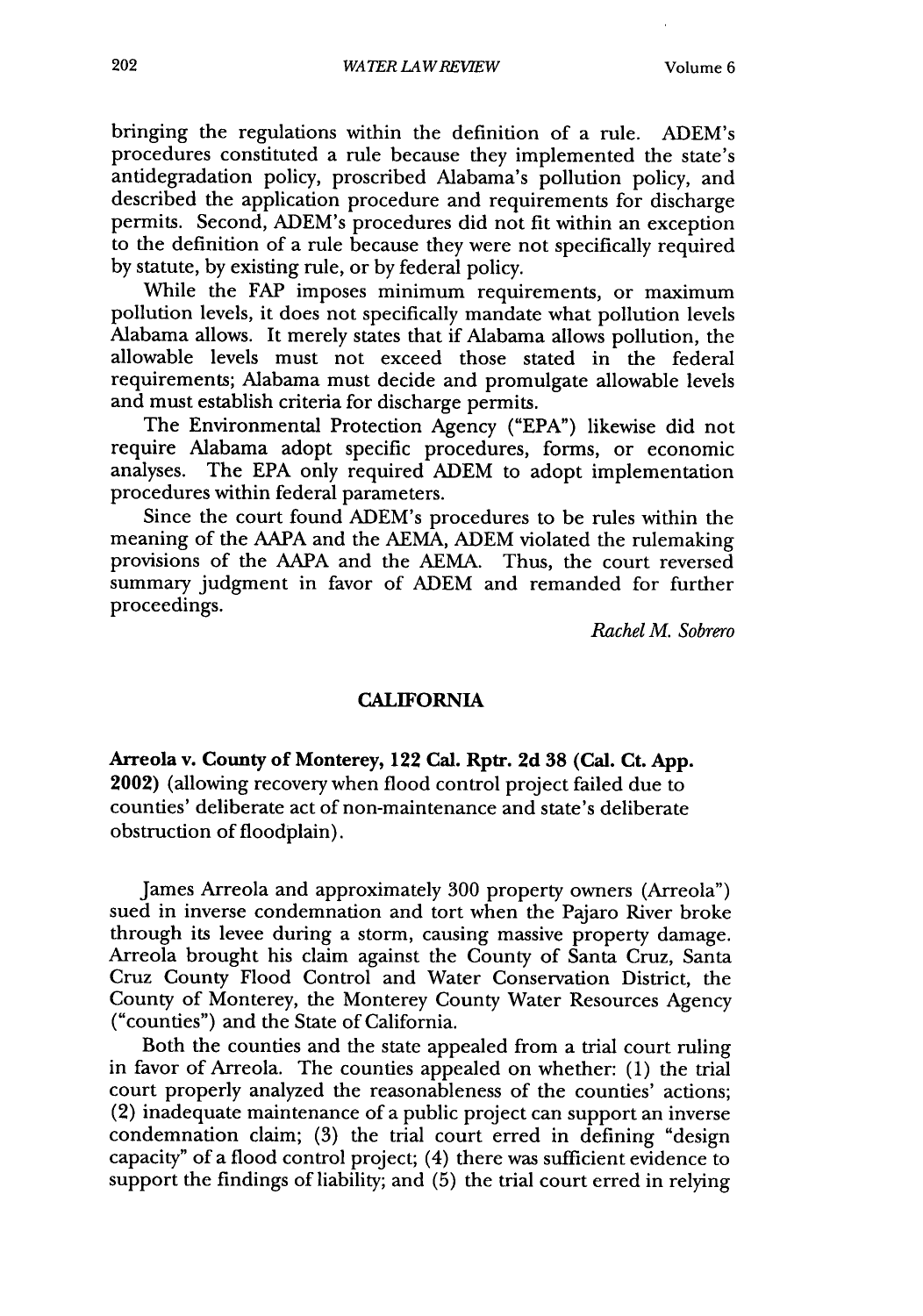heavily on Arreola's draft in writing its Statement of Decision. The state appealed on the following issues: whether (1) the state's liability for an inverse condemnation claim required a showing of unreasonableness when claim arose neither from a flood control project, nor from surface water discharge; (2) the state had a duty to avoid obstructing a floodplain; (3) Government Code section 830.6 provided immunity for the state; and (4) the counties' actions were a superseding cause. The Court of Appeal for the Sixth District of California heard the case.

In 1947, the counties signed a resolution giving their assurance to conform to federal maintenance guidelines for a flood control project within their jurisdictions. The Army Corps of Engineers ("Corps") completed the project in 1949. The Corps designed the project to have a capacity of at least 19,000 cubic feet per second ("c.f.s."), with some evidence that the project could accommodate up to 23,000 c.f.s. for brief periods of time. Canal maintenance required regular mechanized clearing of vegetation and sandbars. The counties mechanized clearing of vegetation and sandbars. regularly undertook mechanized clearing until 1972, when conflicts with the California Department of Fish and Game caused the counties to cut back to only sporadic mechanized clearings. Officials from the counties and the state made many complaints and warnings that the project's flood control capacity was deteriorating, and the project required mechanized clearing. The state built a highway overpass, utilizing an earthen embankment containing two forty-eight-inch culverts to accommodate flows of ninety-eight c.f.s. In March 1995, a storm overwhelmed the project, and the river broke through the levee. When the waters reached the highway embankment, the culverts could not accommodate the flows, and the embankment dammed the flow, exacerbating the flood area, and causing ponding and sediment deposit.

The court began its analysis with a background on inverse condemnation. The court reiterated that the *Albers v. County of Los Angeles* court held the constitutional requirement of just compensation revolves around whether the owner of the damaged property would contribute more than his proper share to the public undertaking if left uncompensated. Generally, a public entity is strictly liable when its action proximately causes an injury to real property. However, the court noted an exception to the *Albers* general rule of strict liability. The so-called *Archer* exception arose under water law doctrines, and held that landowners had the right to inflict damage upon others' property in situations of flood control (the common enemy doctrine) and discharge of surface water in a natural watercourse (the natural watercourse rule). The court noted the *Archer* immunity and the constitutional takings doctrine created a tension between competing interests.

The court then described the two cases that devised a solution to the competing doctrines. The *Belair v. Riverside County Flood Control Dist.* court held an injured plaintiff could recover under inverse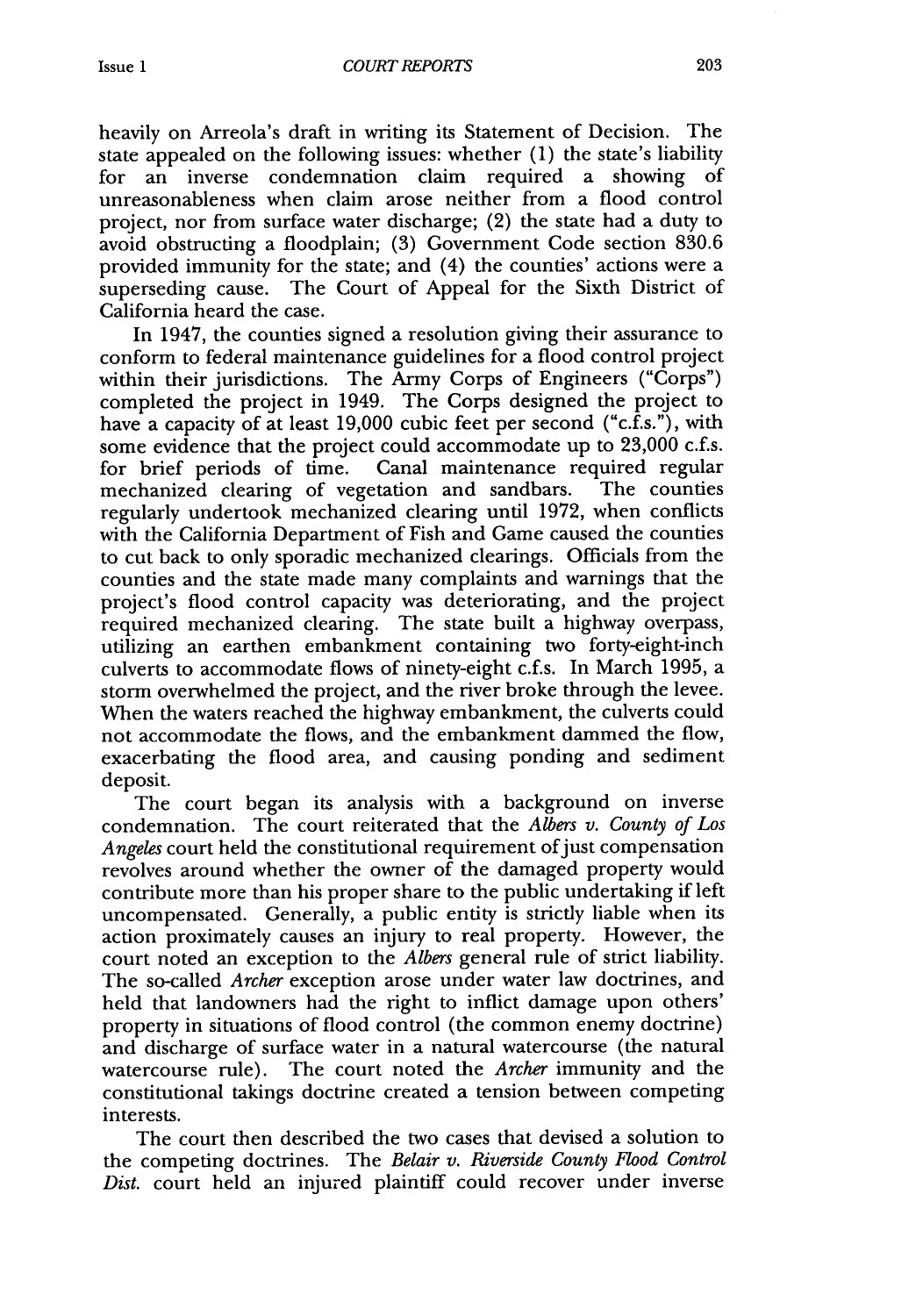condemnation when a public agency's unreasonable design, construction or maintenance was a substantial cause of the plaintiff's damages. *Locklin v. City of Lafayette* fleshed out a six-part test to determine: (1) the overall public purpose of the project; (2) the extent to which reciprocal benefits offset plaintiff's loss; (3) the availability of feasible, lower-risk alternatives; (4) the severity of plaintiff's damage in relation to plaintiffs risk-bearing ability; (5) the extent to which damage was a normal risk; and (6) the degree to which damage is distributed over wide group of beneficiaries. The court held the trial court correctly applied the *Locklin* factors in determining that the counties acted unreasonably.

The court denied the counties' assertion that the trial court erroneously applied the *Locklin* balancing test. The counties argued the relevant public action was not the substandard maintenance of the project, but rather the initial plan of maintenance the counties adopted in 1947. The court examined the question of whether lack of maintenance could be the basis for liability in inverse condemnation. Relying primarily on *Bauer v. County of Ventura,* the court found lack of maintenance was grounds for an inverse condemnation claim so long as there was a deliberate act to undertake the particular plan or manner of maintenance. The court found factual evidence that the counties' lack of maintenance was a deliberate act. The court concluded by noting that under a *Locklin* analysis, the lack of maintenance was unreasonable, and therefore it was appropriate to assess liability to the counties.

The court then denied the counties' arguments that the trial court erroneously defined the project's design capacity. The counties argued that any additional capacity over 19,000 c.f.s. was not part of the project's design capacity, and failure as a result of flows over 19,000 c.f.s. did not create liability against them. The court found this argument inapposite. It found that in fact, the Corps designed the project to continuously accommodate 19,000 c.f.s. with temporary capacity of 23,000 c.f.s. Therefore, the trial court did not err in defining the design capacity as 19,000 c.f.s. with an additional 4,000 c.f.s. of temporary capacity.

The court also found no merit in the counties' argument that flows exceeded project capacity. The jury found the flood did not exceed the project's capacity. The court applied a deferential standard of substantial evidence review and found substantial evidence to support such a finding.

Finally, the court turned to Arreola's claim against the state. The state contended the trial court did not use the proper reasonableness standard. The court found no standard of reasonableness applied to claims against the state. The reasonableness requirement stems from water law principles of flood control and surface water discharge. In this case, the action of the state that caused damage was neither flood control nor surface water discharge. It was the construction of a public highway that caused the damage. Without the water law